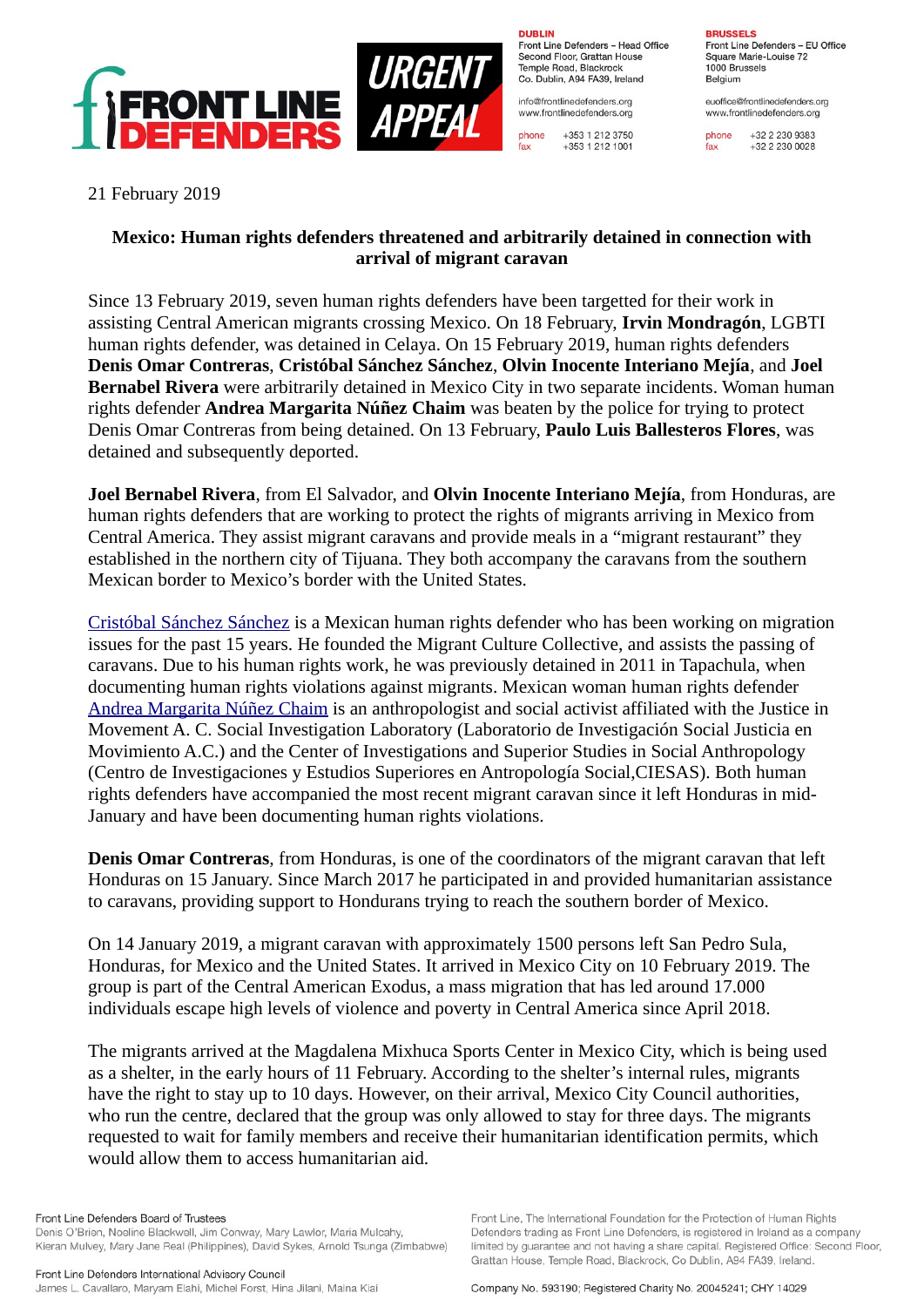On 13 February, Paulo Luis Ballesteros Flores was detained outside the Magdalena Mixhuca Center. He was taken to a car and driven away by three unidentified individuals in civilian clothes. The human rights defender was subsequently deported to Guatemala, despite having Honduran nationality. The unidentified individuals are therefore believed to have been agents from the National Migration Institute (Instituto Nacional de Migración – INM). Paulo Luis Ballesteros Flores is from Honduras and arrived in Mexico in a caravan in October 2018, and has since then been involved in the planning and assistance to migrant caravans.

At 11am on 15 February, Mexico City police violently evicted migrants from inside the Magdalena Mixhuca Sports Center, detaining and physically injuring a number of them. Olvin Inocente Interiano Mejía and Joel Bernabel Rivera, who had been trying to document the actions of the police by taking pictures and videos, were also detained. They were held for six hours, during which they were beaten by police.

On the same day, Cristóbal Sánchez Sánchez and Andrea Margarita Núñez Chaim went to Magdalena Mixhuca Sports Center to take the remaining migrants to a safe place. Human rights defender Denis Omar Contreras was already there making plans to do the same. Then, more than ten police officers arrived at the Center and tried to detain Denis Omar Contreras. Cristóbal Sánchez Sánchez and Andrea Margarita Núñez Chaim tried to argue that there were no grounds for his detention and that he had a valid residence permit in Mexico.

The officers responded by detaining Cristóbal Sánchez Sánchez and attempting to detain Andrea Margarita Núñez Chaim. Andrea Margarita Núñez Chaim was dragged across the floor and restrained. All three human rights defenders were beaten by the police. Andrea Margarita Núñez Chaim was ultimately not detained.

The four human rights defenders that were detained were taken to the Civic Court of Iztacalco, where Olvin Inocente Interiano Mejía, Joel Bernabel Rivera and Cristóbal Sánchez Sánchez were accused by the police of "disturbing public order". The judge ordered their release due to lack of evidence.

In a separate incident, on 18 February 2019, Irvin Mondragón, human rights defender assisting LGBTI+ caravan members, was stopped by agents from the Mexican Navy Secretariat (Secretaría de Marina, SEMAR) at a migrant shelter in Celaya, managed by SEMAR. He reported that he was questioned about his work and presence at the shelter, searched and threatened not to come back.

Since their arrival at Mexico's southern border, the caravan migrants have faced harassment and threats. The threats and intimidation frequently increase when groups reach Mexico City. Civil society organisations and human rights defenders who seek to assist the migrants have also been met with hostility, and are often forced to withdraw their support.

Front Line Defenders condemns the growing targeting of human rights defenders and organisations who assist migrants.